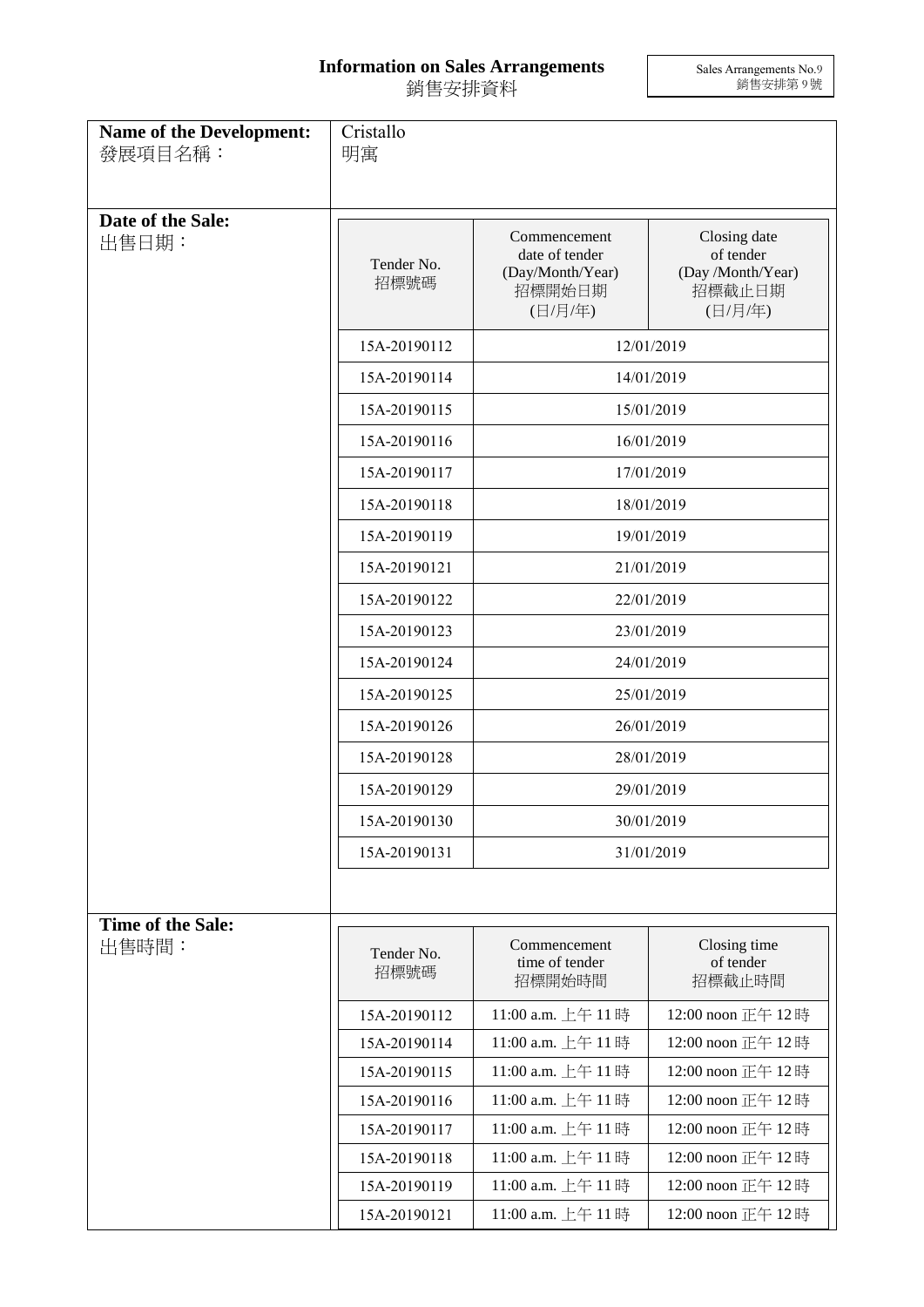|                                                                                                                                                                                               | 15A-20190122  | 11:00 a.m. 上午 11時                                                   | 12:00 noon 正午 12時 |
|-----------------------------------------------------------------------------------------------------------------------------------------------------------------------------------------------|---------------|---------------------------------------------------------------------|-------------------|
|                                                                                                                                                                                               | 15A-20190123  | 11:00 a.m. 上午 11時                                                   | 12:00 noon 正午 12時 |
|                                                                                                                                                                                               | 15A-20190124  | 11:00 a.m. 上午 11時                                                   | 12:00 noon 正午 12時 |
|                                                                                                                                                                                               | 15A-20190125  | 11:00 a.m. 上午11時                                                    | 12:00 noon 正午 12時 |
|                                                                                                                                                                                               | 15A-20190126  | 11:00 a.m. 上午 11時                                                   | 12:00 noon 正午 12時 |
|                                                                                                                                                                                               | 15A-20190128  | 11:00 a.m. 上午 11時                                                   | 12:00 noon 正午 12時 |
|                                                                                                                                                                                               | 15A-20190129  | 11:00 a.m. 上午 11時                                                   | 12:00 noon 正午 12時 |
|                                                                                                                                                                                               | 15A-20190130  | 11:00 a.m. 上午 11時                                                   | 12:00 noon 正午 12時 |
|                                                                                                                                                                                               | 15A-20190131  | 11:00 a.m. 上午 11時                                                   | 12:00 noon 正午 12時 |
|                                                                                                                                                                                               |               | (Note : please refer to "Other matters" below)<br>(注意: 請參閱下文「其他事項」) |                   |
| Place where the sale will                                                                                                                                                                     |               | 19th Floor, Railway Plaza, 39 Chatham Road South, Tsim Sha          |                   |
| take place:                                                                                                                                                                                   | Tsui, Kowloon |                                                                     |                   |
| 出售地點:                                                                                                                                                                                         |               | 九龍尖沙咀漆咸道南 39 號鐵路大廈 19 樓                                             |                   |
|                                                                                                                                                                                               |               |                                                                     |                   |
| Number of specified                                                                                                                                                                           | 1             |                                                                     |                   |
| residential properties                                                                                                                                                                        |               |                                                                     |                   |
| that will be offered to be                                                                                                                                                                    |               |                                                                     |                   |
| sold:                                                                                                                                                                                         |               |                                                                     |                   |
| 將提供出售的指明住宅物<br>業的數目                                                                                                                                                                           |               |                                                                     |                   |
|                                                                                                                                                                                               |               |                                                                     |                   |
| Description of the residential properties that will be offered to be sold:<br>將提供出售的指明住宅物業的描述:                                                                                                |               |                                                                     |                   |
| The following flat(s):                                                                                                                                                                        |               |                                                                     |                   |
| 以下單位 :                                                                                                                                                                                        |               |                                                                     |                   |
|                                                                                                                                                                                               |               |                                                                     |                   |
| 15&16A                                                                                                                                                                                        |               |                                                                     |                   |
|                                                                                                                                                                                               |               |                                                                     |                   |
|                                                                                                                                                                                               |               |                                                                     |                   |
|                                                                                                                                                                                               |               |                                                                     |                   |
| The method to be used to determine the order of priority in which each of the persons                                                                                                         |               |                                                                     |                   |
| interested in purchasing any of the specified residential properties may select the                                                                                                           |               |                                                                     |                   |
| residential property that the person wishes to purchase:<br>將會使用何種方法,決定有意購買該等指明住宅物業的每名人士可揀選其意欲購買的住宅                                                                                           |               |                                                                     |                   |
| 物業的優先次序:                                                                                                                                                                                      |               |                                                                     |                   |
|                                                                                                                                                                                               |               |                                                                     |                   |
| Subject to other matters, sale by tender - see details and particulars in the tender notices. Details<br>and particulars in the tender notices under different Tender No. are different.      |               |                                                                     |                   |
| 受制於其他事項,以招標方式出售 - 請參閱指明住宅物業的招標公告的細節和詳情。不同                                                                                                                                                     |               |                                                                     |                   |
| 招標號碼下招標公告的細節和詳情會有不同。                                                                                                                                                                          |               |                                                                     |                   |
|                                                                                                                                                                                               |               |                                                                     |                   |
| During the following periods, the tender notices and other relevant tender documents of the<br>specified residential properties will be made available for collection free of charge at 19/F, |               |                                                                     |                   |

Railway Plaza, 39 Chatham Road South, Tsim Sha Tsui, Kowloon:-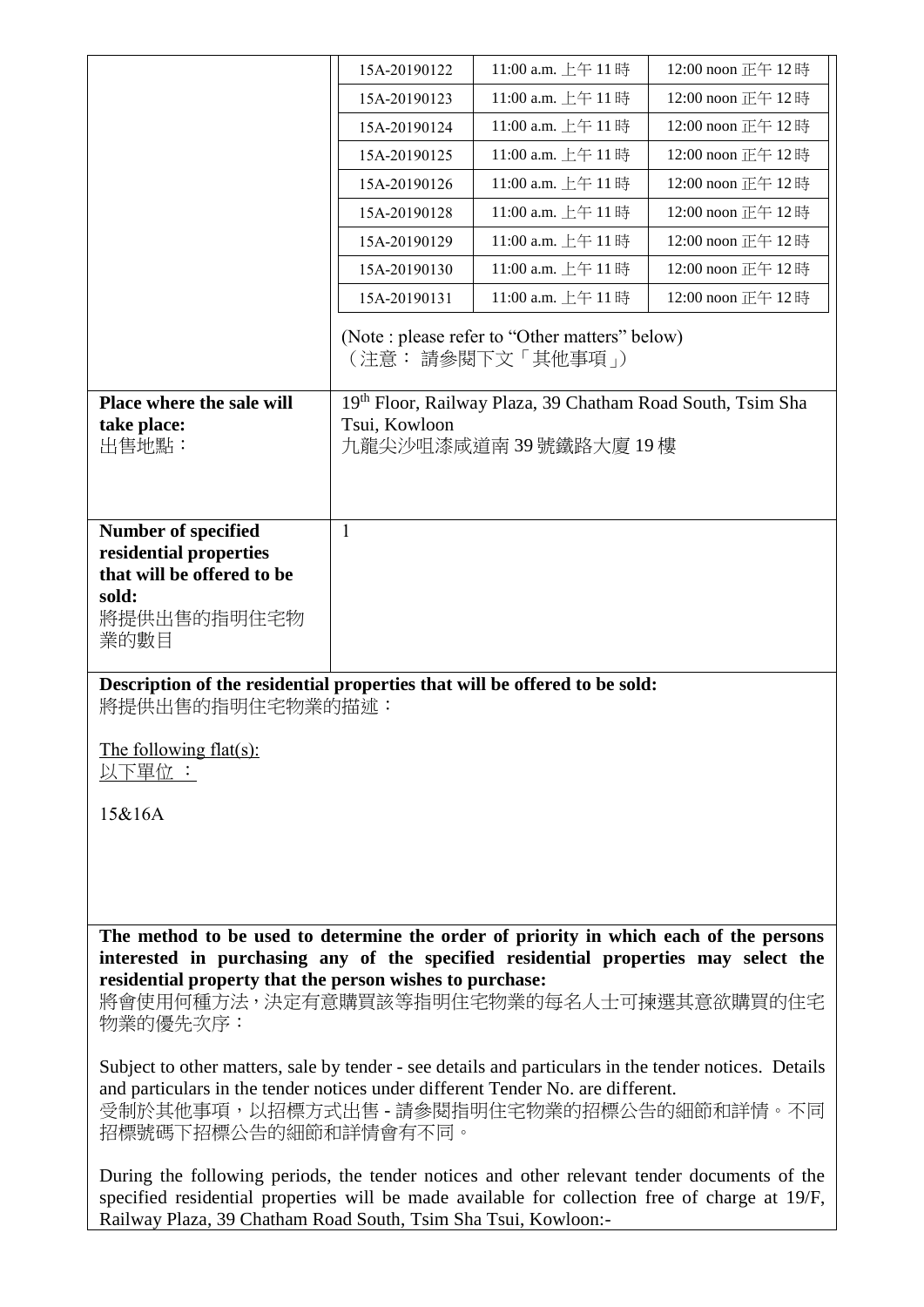於以下時段,招標公告及其他有關招標文件可於九龍尖沙咀漆咸道南39號鐵路大廈19樓免 費領取:

| Tender No.<br>招標號碼 | Specified residential properties that will be<br>offered to be sold                                | Tender notice and other relevant tender documents<br>will be made available for collection during the<br>following periods<br>於以下時段,招標公告及<br>其他相關招標文件可供領取 |                                       |
|--------------------|----------------------------------------------------------------------------------------------------|-----------------------------------------------------------------------------------------------------------------------------------------------------------|---------------------------------------|
|                    | 將提供出售的指明住宅物業的數目                                                                                    | Date<br>(Day/Month/Year)<br>日期(日/月/年)                                                                                                                     | Time<br>時間                            |
| 15A-20190112       | All the specified residential properties set out in<br>the Sales Arrangements<br>所有於銷售安排中列出的指明住宅物業 | 12/01/2019                                                                                                                                                | 9:00 a.m. to 12:00 noon<br>上午9時至正午12時 |
| 15A-20190114       | All the available and remaining<br>specified properties<br>所有可供出售及餘下的指明住宅物業                        | 14/01/2019                                                                                                                                                | 9:00 a.m. to 12:00 noon<br>上午9時至正午12時 |
| 15A-20190115       | All the available and remaining<br>specified properties<br>所有可供出售及餘下的指明住宅物業                        | 15/01/2019                                                                                                                                                | 9:00 a.m. to 12:00 noon<br>上午9時至正午12時 |
| 15A-20190116       | All the available and remaining<br>specified properties<br>所有可供出售及餘下的指明住宅物業                        | 16/01/2019                                                                                                                                                | 9:00 a.m. to 12:00 noon<br>上午9時至正午12時 |
| 15A-20190117       | All the available and remaining<br>specified properties<br>所有可供出售及餘下的指明住宅物業                        | 17/01/2019                                                                                                                                                | 9:00 a.m. to 12:00 noon<br>上午9時至正午12時 |
| 15A-20190118       | All the available and remaining<br>specified properties<br>所有可供出售及餘下的指明住宅物業                        | 18/01/2019                                                                                                                                                | 9:00 a.m. to 12:00 noon<br>上午9時至正午12時 |
| 15A-20190119       | All the available and remaining<br>specified properties<br>所有可供出售及餘下的指明住宅物業                        | 19/01/2019                                                                                                                                                | 9:00 a.m. to 12:00 noon<br>上午9時至正午12時 |
| 15A-20190121       | All the available and remaining<br>specified properties<br>所有可供出售及餘下的指明住宅物業                        | 21/01/2019                                                                                                                                                | 9:00 a.m. to 12:00 noon<br>上午9時至正午12時 |
| 15A-20190122       | All the available and remaining<br>specified properties<br>所有可供出售及餘下的指明住宅物業                        | 22/01/2019                                                                                                                                                | 9:00 a.m. to 12:00 noon<br>上午9時至正午12時 |
| 15A-20190123       | All the available and remaining<br>specified properties<br>所有可供出售及餘下的指明住宅物業                        | 23/01/2019                                                                                                                                                | 9:00 a.m. to 12:00 noon<br>上午9時至正午12時 |
| 15A-20190124       | All the available and remaining<br>specified properties<br>所有可供出售及餘下的指明住宅物業                        | 24/01/2019                                                                                                                                                | 9:00 a.m. to 12:00 noon<br>上午9時至正午12時 |
| 15A-20190125       | All the available and remaining<br>specified properties<br>所有可供出售及餘下的指明住宅物業                        | 25/01/2019                                                                                                                                                | 9:00 a.m. to 12:00 noon<br>上午9時至正午12時 |
| 15A-20190126       | All the available and remaining<br>specified properties<br>所有可供出售及餘下的指明住宅物業                        | 26/01/2019                                                                                                                                                | 9:00 a.m. to 12:00 noon<br>上午9時至正午12時 |
| 15A-20190128       | All the available and remaining<br>specified properties<br>所有可供出售及餘下的指明住宅物業                        | 28/01/2019                                                                                                                                                | 9:00 a.m. to 12:00 noon<br>上午9時至正午12時 |
| 15A-20190129       | All the available and remaining<br>specified properties<br>所有可供出售及餘下的指明住宅物業                        | 29/01/2019                                                                                                                                                | 9:00 a.m. to 12:00 noon<br>上午9時至正午12時 |